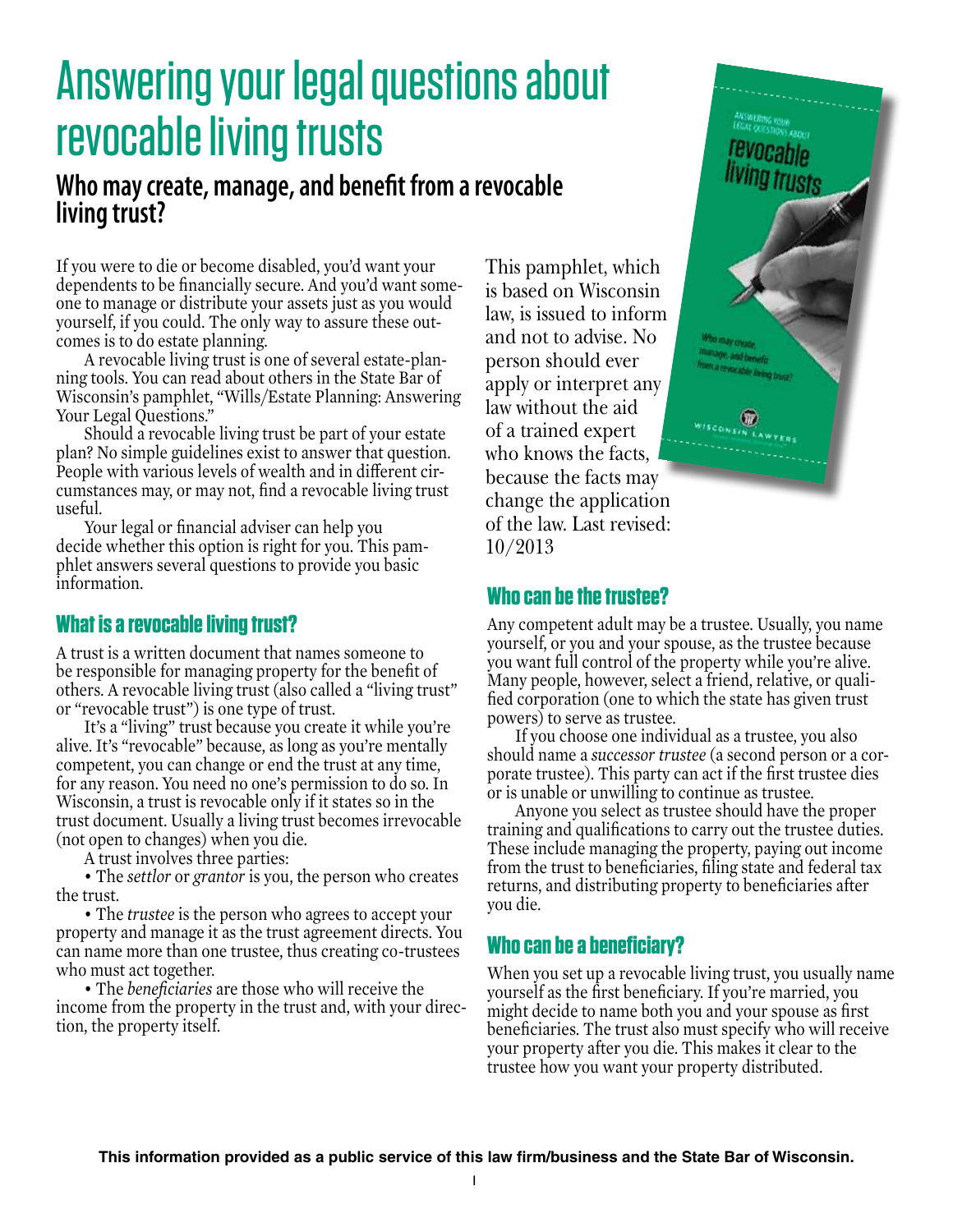## **How and when do I fund a revocable living trust?**

You need not put anything into the trust when you set it up. Some people put only a small dollar amount (say \$10) into a trust initially. This is known as an "unfunded" trust. It's intended for future use, such as during old age or in case of disability. Until then the trust remains essentially empty, but it is in place if you wish to add more to it. In the meantime, you enjoy the benefits of not having your property tied up in a trust. You might use an unfunded trust as an alternative to a future guardianship or conservatorship.

When you decide to add substantial property to your trust, it becomes funded. From then on, the trustee has duties to perform. Some people put all or most of their property into the trust in the beginning. Others put in some property at first and add more from time to time – for instance, when a certificate of deposit matures. Still others set up a trust so that much of their property gets transferred only after they die. To accomplish this, you'd use a simple will called a *pour-over will*. It funds the trust with any property you didn't put into the trust during your lifetime.

## **How does a revocable living trust differ from a will and a living will?**

Both a *will* and a *living trust* enable you to provide for your beneficiaries and direct how your property will be distributed after you die. With a living trust, you turn over some or all of your property to the trustee to manage while you're alive. With a will, you keep your property and manage it yourself while you're alive. A living trust also lets you do something a will can't do: Spell out how you want your property managed if you become disabled during your lifetime. Finally, a *living will* is a completely different type of document. In it you state your preferences about life-prolonging medical treatment and procedures.

### **What can a revocable living trust do?**

#### It can:

#### • **provide financial management of your**

**property** – You may act as trustee at first and later decide you no longer wish to do so. A trustee or successor trustee you've selected can take over the day-to-day property management. Expect to pay this person a reasonable fee.

• **provide property management if you can't manage your affairs** – If you become too ill or disabled to manage your property, your trustee or successor trustee will do this for you. With no trust in place, you may need a guardianship or conservatorship. You avoid the trouble and expense of setting up such arrangements if you have a living trust. If your trust is unfunded when you become disabled, you'll need to have given someone a durable power of attorney to enable that person to transfer your property into the trust (more on this later).

• **provide for minor children when you die** – In a living trust, you can make all the provisions for your spouse and children that you can in a will, except naming guardians for minor children.

• **avoid probate** – Property in your revocable living trust doesn't go through probate after your death. (See the State Bar of Wisconsin's pamphlet, "Probate: Answering Your Legal Questions.") If, however, you die leaving property that never got transferred to the trust, probate usually will be required. Also, if you own land in another state, probate may be necessary in that state to transfer the land to your heirs. But putting that land in the trust may avoid probate in the other state, too.

One advantage of avoiding probate is confidentiality. A living trust doesn't become part of the public record, unless a trustee or beneficiary insists on court approval of accounts. Probate records, on the other hand, are open to the public. A living trust also avoids the probate filing fee.

• **shorten or eliminate delays in distributing your property to beneficiaries** – This is another advantage of avoiding probate. The probate process may delay property distribution. With a trust, your trustee may be able to distribute property to your beneficiaries sooner. This is because, unlike probate, a living trust operates without court supervsion – unless someone requests such supervision. Still, even with a living trust, outstanding taxes or claims that you owe money could delay property distribution.

#### **What can't a revocable living trust do?**

A revocable living trust:

• **can't save you income taxes** – Because you can end a revocable living trust at any time, the state and federal governments view any income the trust earns as your income. Usually the trustee pays you all the income, as well as any amount of principal necessary to provide for your needs. If you become disabled, the trustee pays necessary amounts of income and principal for your benefit.

• **won't reduce estate and other death taxes more than any other estate-planning tool** – Property in your trust at the time of your death will be part of your taxable estate. Your estate may need to pay some taxes if, at the time of your death, you held property ownership interest with a net value above a certain amount. For the federal estate tax for 2013, that amount is \$5.12 million per person and is indexed to inflation. You may be able to reduce or avoid these taxes through some type of trust or a will. But you don't need a revocable living trust to get the best tax savings.

• **won't completely eliminate costs associated with probate** – You have to pay the trustee or someone to prepare documents, file tax returns, transfer property, and so on. These costs are similar to what a personal representative would have in managing the probate of your estate, not including the probate filing fee.

**This information provided as a public service of this law firm/business and the State Bar of Wisconsin.**